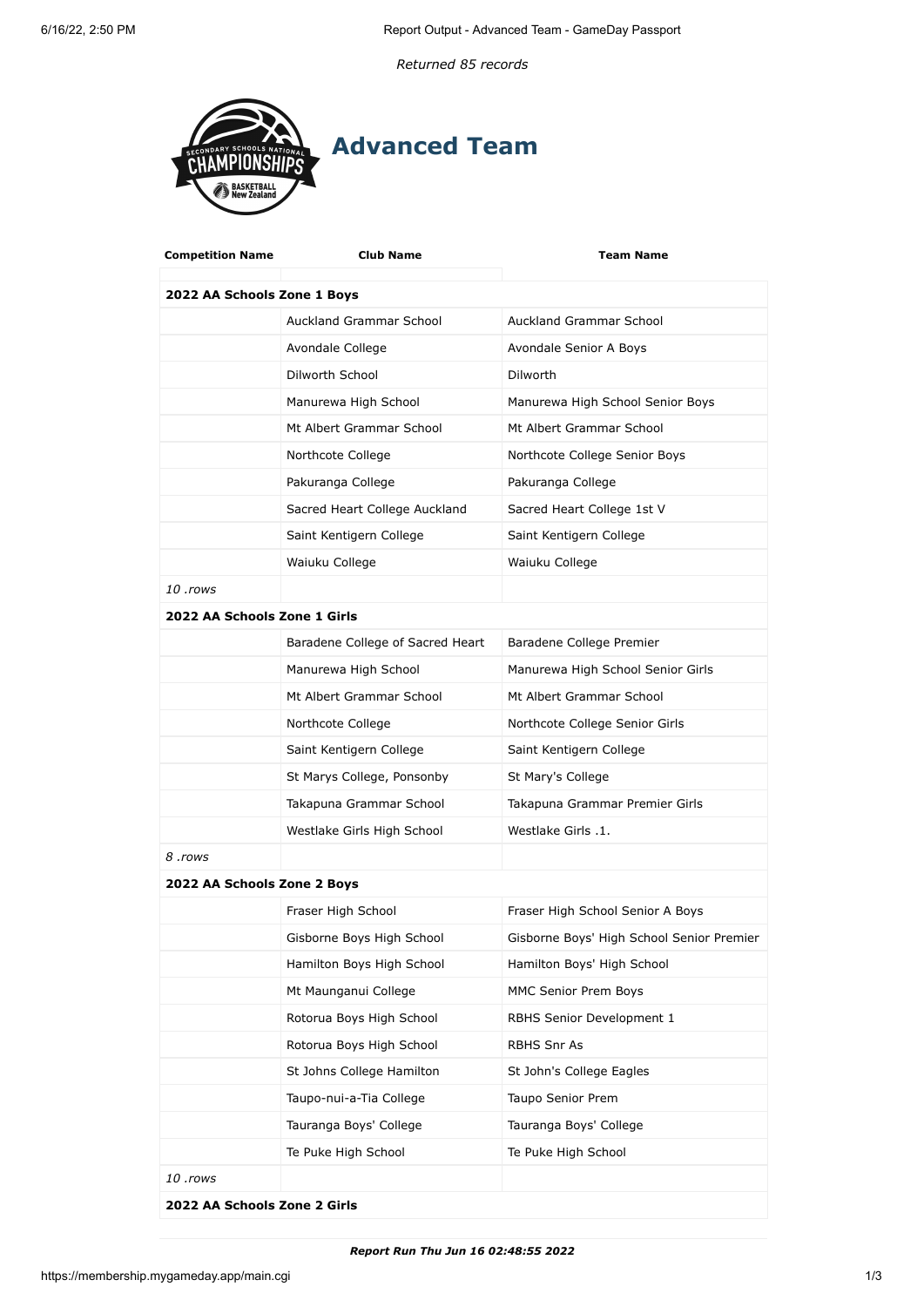6/16/22, 2:50 PM Report Output - Advanced Team - GameDay Passport

| <b>Competition Name</b>      | <b>Club Name</b>                   | <b>Team Name</b>                          |
|------------------------------|------------------------------------|-------------------------------------------|
|                              | Hauraki Plains College             | <b>HPC Snr Girls</b>                      |
|                              | Mt Maunganui College               | Mount Maunganui College Premiere Girls    |
|                              | Rotorua Girls High School          | RGHS A1 Senior Girls                      |
|                              | Tauranga Girls College             | Tauranga Girls' College Senior Premier    |
| 4 .rows                      |                                    |                                           |
| 2022 AA Schools Zone 3 Boys  |                                    |                                           |
|                              | Feilding High School               | Feilding High School                      |
|                              | Francis Douglas Memorial College   | Francis Douglas Memorial College Senior A |
|                              | Hastings Boys High School          | <b>HBHS Senior A Team</b>                 |
|                              | Hutt International Boys' School    | Hutt International Boys School            |
|                              | Hutt Valley High School            | Hutt Valley High School                   |
|                              | New Plymouth Boys High School      | New Plymouth Boys High                    |
|                              | Onslow College                     | Onslow College Senior A Boys              |
|                              | Palmerston North Boys High School  | Palmerston North Boys' High School        |
|                              | St Bernard's College               | St Bernard's College                      |
|                              | St John's College Hastings         | St Johns College Hastings                 |
|                              | St Patricks College, Kilbirnie     | St Patrick's College                      |
|                              | St Patrick's College, Silverstream | Stream Senior A                           |
|                              | Tawa College                       | Tawa College                              |
|                              | Upper Hutt College                 | Upper Hutt College                        |
|                              | Wellington College                 | Wellington College                        |
|                              | Wellington High School             | Wellington High School                    |
| 16 .rows                     |                                    |                                           |
| 2022 AA Schools Zone 3 Girls |                                    |                                           |
|                              | Aotea College                      | Aotea College Senior A                    |
|                              | Hastings Girls High School         | Hastings Girls High School Seniors        |
|                              | Napier Girls High School           | Napier Girls' High School - Senior A      |
|                              | New Plymouth Girls High School     | New Plymouth Girls' High School           |
|                              | Palmerston North Girls High School | Palmerston North Girls' High School       |
|                              | Queen Margaret College             | Queen Margaret College                    |
|                              | Sacred Heart College Lower Hutt    | Sacred Heart College Lower Hutt           |
|                              | St Mary's College Wellington       | St Mary's College, Wellington             |
|                              | Wellington East Girls' College     | WELLINGTON EAST GIRLS COLLEGE             |
|                              | Wellington Girls College           | Wellington Girls' College                 |
| 10 .rows                     |                                    |                                           |
| 2022 AA Schools Zone 4 Boys  |                                    |                                           |
|                              | Ashburton College                  | Ashburton College                         |
|                              | Christ College                     | Christ's College                          |
|                              | Christchurch Boys High School      | Christchurch Boys High School             |
|                              | James Hargest College              | JHC 1st V                                 |
|                              | John McGlashan College             | John McGlashan College                    |
|                              | Kaiapoi High School                | Kaiapoi High School                       |
|                              | Kings High School                  | King's High School Lions                  |